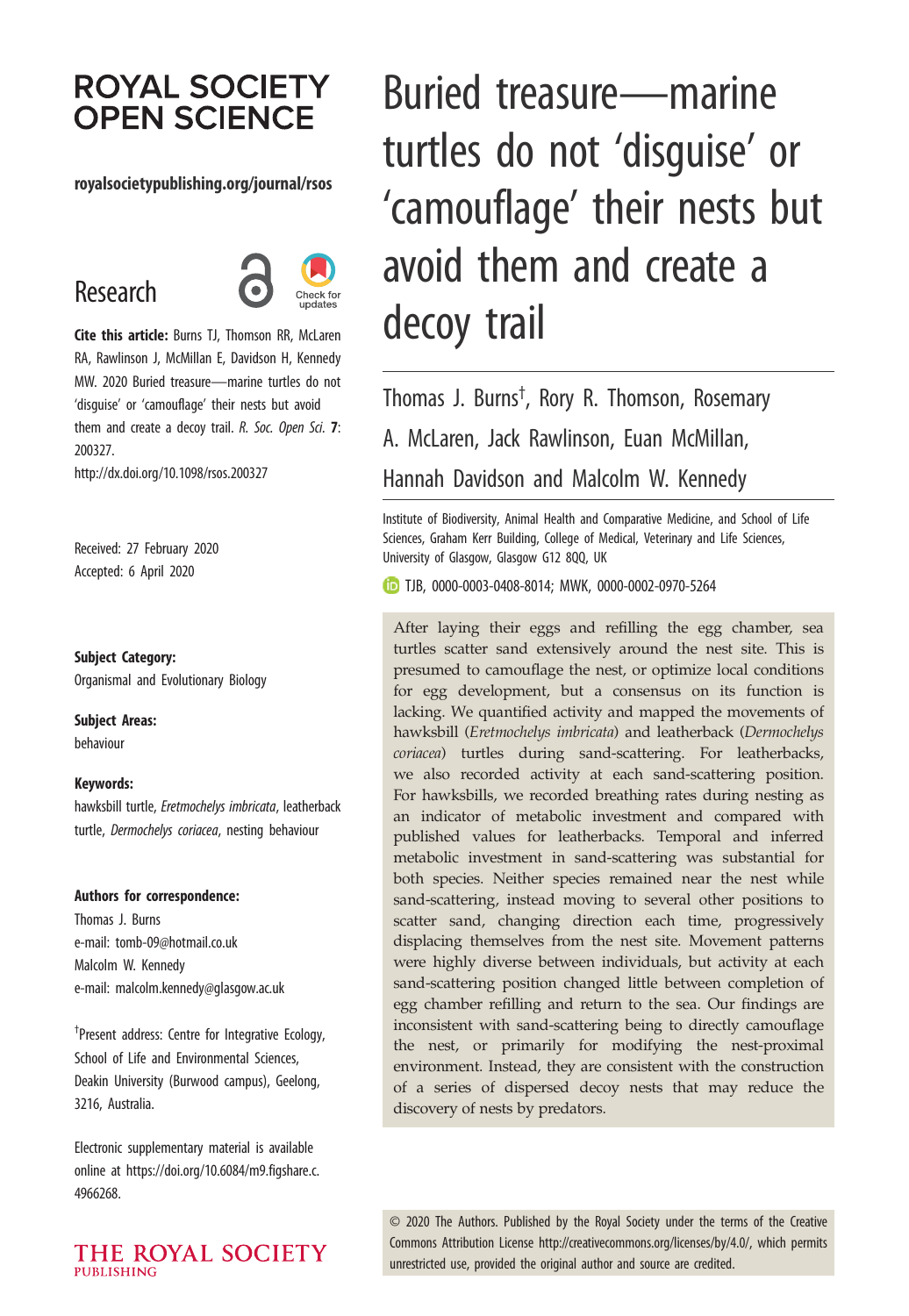2

## 1. Introduction

Sea turtles lay large clutches of eggs (50–130 depending on species [[1](#page-8-0)]) in nest cavities in tropical or subtropical sand beaches, but provide no subsequent parental care. Their nesting processes comprise a series of discrete behavioural phases that are, at least superficially, consistent across species. There is variation in their description and categorization within and between species [[1](#page-8-0)], but they broadly follow these steps: emergence from the sea and movement up the beach, selection of nesting site, preparation of nest site (body pitting), excavation of egg chamber, oviposition (egg laying), refilling of the egg chamber, scattering or throwing sand around the nest site (usually referred to as the 'camouflaging' or 'disguising' stage) and then return to the sea (e.g. [\[1](#page-8-0)–[3](#page-8-0)]). We here deal with the inferred function of this sand-scattering.

Nest site selection and the excavation, and refilling of the egg chamber, are probably crucial to the reproductive success of sea turtles given the vagaries of weather and wave action [[4](#page-8-0)], the need for suitable egg incubation conditions [\[5](#page-8-0)–[7\]](#page-8-0) and the escape of hatchlings to the surface [[8](#page-8-0)]. Buried sea turtle egg clutches are also vulnerable to a range of predators [[9](#page-9-0),[10](#page-9-0)] and dipteran parasite attack [[11](#page-9-0)–[13\]](#page-9-0), with nest predation rates of more than 50% occurring on some beaches [\[14](#page-9-0)–[16](#page-9-0)]. The mitigation of these risks is the most commonly presumed reason for the prolonged sand-scattering phase of nesting that follows completion of egg chamber refilling [[3](#page-8-0),[17](#page-9-0),[18\]](#page-9-0). Other authors instead consider that its primary function is to establish beach conditions above and adjacent to the egg chamber for optimal incubation conditions [\[1,](#page-8-0)[19](#page-9-0)]. Others still hint at a decoy function [\[20](#page-9-0)], but few studies have quantitatively examined sea turtle nesting behaviour (aside from nest site location and nesting frequency) in detail [[21](#page-9-0)–[23](#page-9-0)] and fewer still have focused on sand-scattering behaviour [\[24](#page-9-0)]. As such, these hypotheses remain essentially unexplored.

For leatherback turtles, Dermochelys coriacea, we previously reported that this last phase of nesting tends to be the longest, and potentially the most metabolically expensive [\[24](#page-9-0)]. Moreover, leatherback females move considerable distances away from their nests, stopping periodically to scatter sand while tracing a convoluted route that rarely if ever impinges upon the nest itself. We consequently used the neutral, non-presumptive term 'sand-scattering' for this phase because the turtles cannot be disguising or camouflaging a nest that they are not near.

Leatherbacks are distinctive among sea turtles—they are by far the largest, and have structural, physiological, anatomical, migratory, behavioural and dietary adaptations that distance them from other species [[25\]](#page-9-0), from which they separated about 100–150 Ma [\[26\]](#page-9-0). For example, they do not have rigid scutes, which could be among several adaptations permitting them to dive to depths of more than 1200 m [\[27](#page-9-0)], they spend prolonged periods in cold waters [\[28](#page-9-0)] and their gait on land as hatchlings and adults is distinct from other species [[29\]](#page-9-0). This prompts the question of whether the sand-scattering behaviour pattern exhibited by leatherbacks is exclusive to them, or is avoidance of the nest during the final phase of nesting a common feature among sea turtles?

We now compare the sand-scattering phases of the smaller, hard-shelled, hawksbill turtle, Eretmochelys imbricata, with that of leatherbacks. Our observations suggest consistency in function across these two species and indicate that the prolonged sand-scattering phase after completion of activity at the nest is not to disguise or further camouflage their nests, or primarily to establish local beach conditions favourable to incubation of the eggs. Instead our findings are consistent with the idea that sea turtles establish a series of decoy nests that may distract and confuse egg-seeking predators and parasites, and increase the effort required to find and exploit a nest.

## 2. Material and methods

### 2.1. Study sites

Observations of nesting E. imbricata were made from June to August 2014, 2015, 2017 and 2018 on Campbellton and Hermitage Bays in the north east of Tobago  $(11.3172)$ ° N,  $60.5600$ ° W and 11.3162° N, 60.5708° W, respectively), between 19.30 h and 03.00 h. We observed D. coriacea between 19.00 h and 01.00 h on Fishing Pond beach on the east coast of Trinidad (10.5932° N, 61.0240° W) during June and July 2014 and 2019.

### 2.2. Hawksbill turtle nesting phase duration and breathing rates

We discriminated nesting phases following the descriptors given by Johnson et al. [\[17](#page-9-0)] and Burns et al. [\[24](#page-9-0)]. Hawksbills are prone to abandoning nesting if they detect disturbance nearby, so we recorded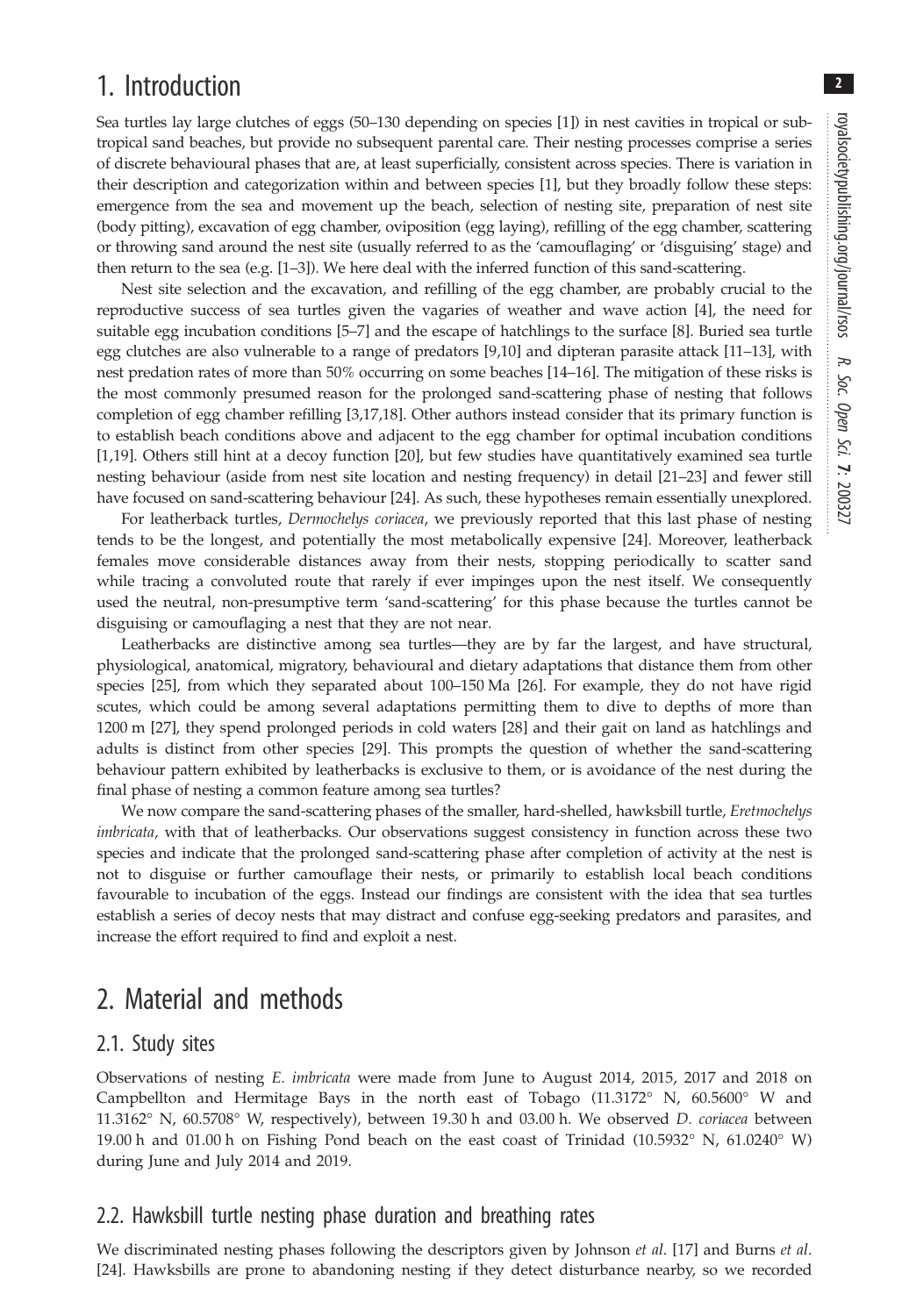only the excavation, oviposition, refilling and sand-scattering phases (see electronic supplementary material, appendix S1 for full description). We used an infrared illuminating night viewer (Yukon NV 5 × 60 Night Vision, Yukon Advanced Optics Worldwide, Vilnius, Lithuania) to observe the nesting phases and breathing rates. Intervals between breaths were taken from when a turtle's head reached its highest point in a breath until the next highest point.

#### 2.3. Hawksbill and leatherback turtle sand-scattering movements

We placed markers (thin sticks with light-reflective tape) into the sand directly above the egg chamber when refilling was complete, and then at the position of the posterior tip (leatherbacks) or notch (hawksbills) of the carapace when a turtle began moving away from a sand-scattering position (here named 'stations'). Turtles rarely crossed over their own paths and our markers protruded above the level of sand thrown, such that the positions were rarely disturbed and never covered. If a marker was disturbed, we replaced it in the same position once the disturbance had passed. During sand-scattering, we made field sketches noting the relative position of markers and the path of animals between them. When the turtles had returned to sea, we measured the distances and angles of turn between the marked stations (the latter using a smartphone digital compass) and subsequently produced a scale drawing of paths travelled. For examples of hawksbill and leatherback scale drawings see electronic supplementary material and [\[24](#page-9-0)].

To assess whether there is a change in effort in sand-scattering as the phase progresses, we recorded time spent and the number of flipper actions (front and rear) at each station for leatherback turtles surveyed in 2019. For a front flipper action, we counted a bilateral sweep from their resting position to the side of the turtle forward then back as a single action. For rear flippers, we took the starting position as when the flippers are directly behind the turtle in resting position, and counted the movement of paired flippers to a side and then back to the centre point as a one movement. When both flippers then swept to the opposite side and returned to the centre point, we counted it as a second movement. We numbered sand-scattering stations sequentially, with sand-scattering carried out above the nest site designated station one.

### 2.4. Statistical procedures

We used R software (<https://www.r-project.org>) for all statistical analyses and graphing. We used linear mixed effects models (lme; nlme package [\[30\]](#page-9-0)) to analyse phase duration and respiration rate during nesting data. All possible combinations of global model were compared (dredge; MuMIn package [[31\]](#page-9-0)) and then ranked using second-order Akaike information criterion  $(AIC_c)$ . For our phase duration dataset, our global model included behavioural phase, nesting beach and year as categorical fixed effects, curved carapace width and curved carapace length as continuous fixed effects, and individual as a random effect. Two-way interactions between phase and each of the other fixed parameters were also included and a variance structure (varIdent; nlme package) was applied to behavioural phase to account for heterogeneity in residuals. We centred curved carapace width and length data (scale; base package [[32\]](#page-9-0)) prior to modelling. Our respiration dataset global model was identical, with the exception that curved carapace length was not included due to high correlation with curved carapace width ( $r = 0.66$ ,  $p < 0.001$ ). This correlation was only moderate  $(r = 0.49, p < 0.001)$  in our phase duration dataset, so both were included as parameters. We examined residual plots to check that assumptions about the distribution of errors were reasonable.

All fixed effects, interactions and individual, as a random effect, were included in the only highly ranked model ( $\Delta AIC_c$  < 2) for hawksbill nesting phase duration (electronic supplementary material, table S1). Behavioural phase of nesting and individual, as a random effect, were included in the highly ranked model of hawksbill respiration rate (electronic supplementary material, table S1). We made pairwise comparisons, with a Tukey adjustment, across the levels of fixed effects and interactions (emmeans and emtrends; emmeans [\[33](#page-9-0)]) included in each highly ranked model, and examined associated parameter estimate confidence intervals to determine the influence of fixed effects.

A Spearman rank correlation test (cor.test; stats package [[32\]](#page-9-0)) was used to examine the relationship between cumulative distance travelled and distance from the nest site at the end of the sand-scattering phase. To account for ties in the data, we confirmed p-values using 10 000 Monte Carlo re-sampling simulations (spearman\_test; coin package [[34\]](#page-9-0)). To examine potential population turning preference during the sand-scattering phase, we first determined the proportion of turns to the right (right turns/ total turns) and the proportion of the total rotation to the right (degrees rotated right/total degrees rotated). We used a two-tailed one-sample t-test (t.test, stats package) to assess departure from chance.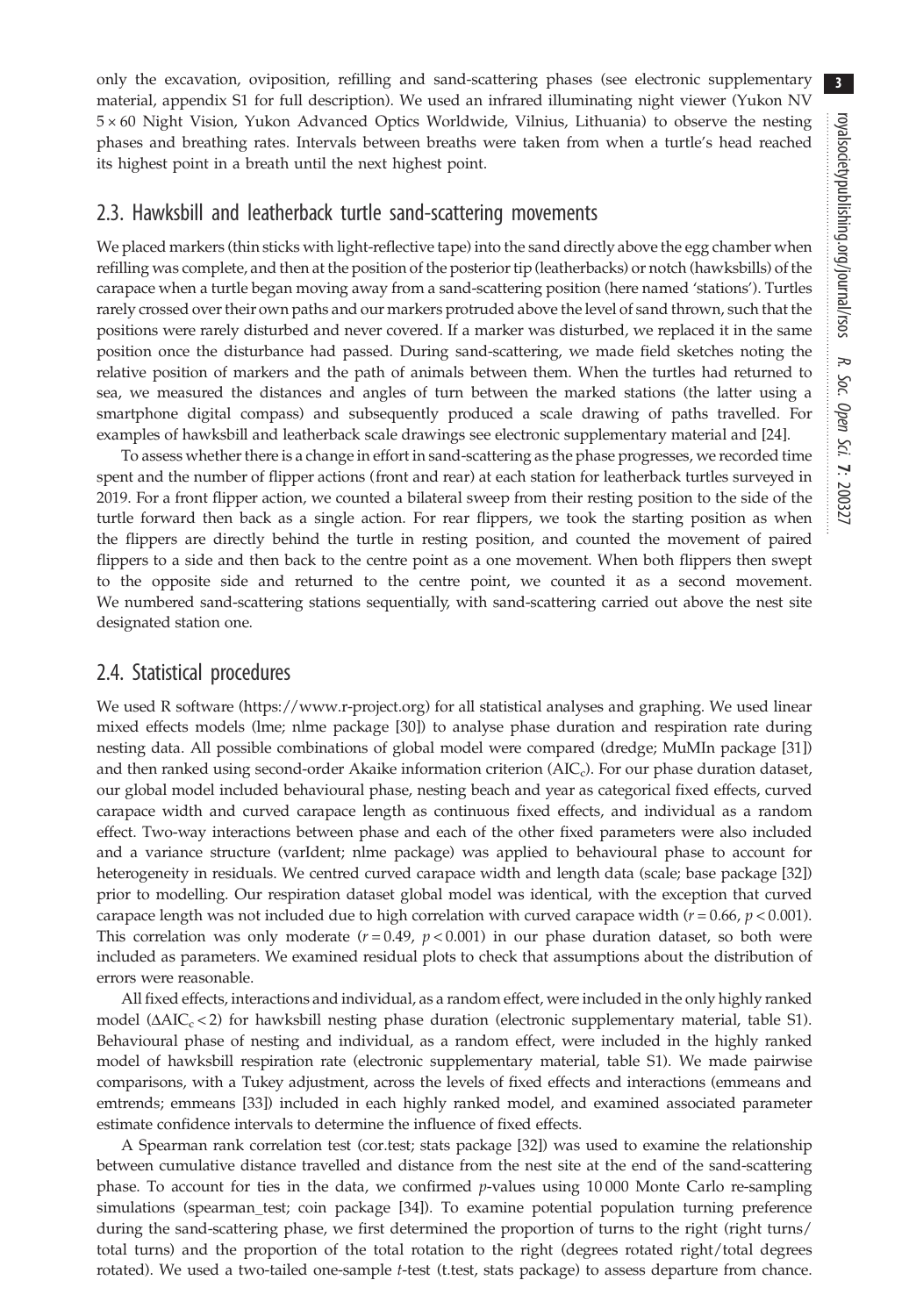<span id="page-3-0"></span>

behavioural phase of nesting behavioural phase of nesting

Figure 1. Duration of nesting phases, and breathing rates during them, for hawksbill turtles (Eretmochelys imbricata). (a) Data points indicate durations of complete nesting phases observed for individual turtles. (b) Changes in breathing frequency during the nesting process. Each point represents data from individual turtles averaged for breathing rates within each phase. Data for both panels from 2017 and 2018 seasons. Plots show the mean (+), median (horizontal line in the boxes), interquartile ranges (box boundaries; 75, upper and 25, lower percentiles), and the largest and smallest values within  $1.5 \times$  interguartile range below and above the 25th and 75th percentiles, respectively (whisker bars). Turtle silhouettes here and elsewhere obtained from<http://phylopic.org/>.

Hawksbill proportion of turn and total rotation to the right data was Box Cox transformed ( $\lambda$  = 0.9) prior to use.

We used a negative binomial mixed effects model (glmer.nb; lme4 [\[35](#page-9-0)]) to assess relative effort (total flipper actions) of leatherback turtles across sand-scattering stations. We included sand-scattering station and the total number of stations at which each turtle scattered sand as continuous explanatory variables, a two-way interaction between the former, and individual as a random effect. Total front and rear flipper actions at each station were recorded, but were found to be highly correlated ( $r = 0.73$ ,  $p < 0.001$ ), so the combined total was used in analyses. Time spent and total flipper actions at each scattering station were also highly correlated ( $r = 0.85$ ,  $p < 0.001$ ), so we used only total flipper actions as a response variable. We chose the latter as an assumed better proxy for metabolic effort and turtle impact on beach topography at a station. Station and total number of station values were re-scaled (scale function; R base package [[32\]](#page-9-0)) prior to use. We examined simulated residual plots (DHARMa package [[36\]](#page-9-0)) to check that assumptions about the distribution of errors were reasonable.

### 3. Results

### 3.1. Investment—nest phase durations and breathing rates—hawksbills

We previously examined the nesting phase durations and breathing rates of leatherback turtles during all phases of nesting [[24](#page-9-0)], and here report on the same for hawksbill turtles. For hawksbills, refilling the nest hole was the shortest phase of nesting recorded, oviposition was the longest, and the sandscattering phase was intermediate. The excavation phase was most variable and similar in duration to both oviposition and sand-scattering phases. The 95% confidence intervals for pairwise comparisons between refilling and all other phases (maximum range, −115 to −560.1), and between oviposition and sand-scattering (128.1–366) did not cross zero, suggesting strong differences between these phases (figure 1a; electronic supplementary material, table S2). For variations in phase durations between and within each year(s), and the slight influence of curved carapace width on phase duration see electronic supplementary material, tables S3 and S4, and figure S2. Curved carapace length and nesting beach were not strong predictors of the duration of any phase (95% confidence intervals cross zero, electronic supplementary material, tables S4 and S5).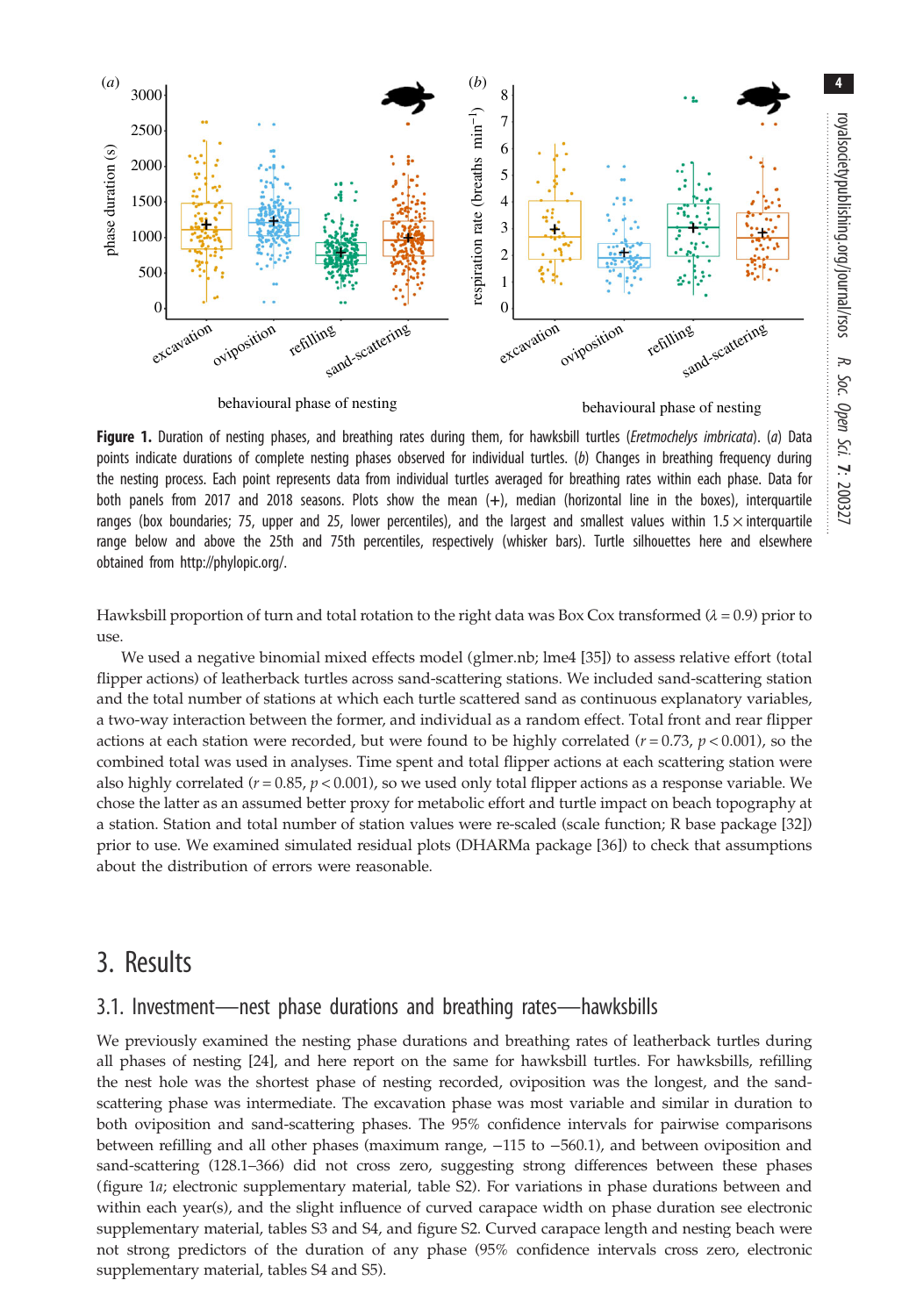<span id="page-4-0"></span>

Figure 2. Sand-scattering track maps of hawksbill turtles after refilling the egg chamber and before departure to the sea. Examples of the tracks formed when separate individual hawksbill turtles return twice or three times in a season. The nest positions were at different locations on the beach but are here coincided to illustrate how differently they moved from their nests before returning to the sea. The superimposed position of the nest is indicated by a red-filled circle, the sand-scattering stations by circles. We have provided further example maps for individual hawksbill turtles recorded during the study in electronic supplementary material, figures S1 and S3 for leatherback turtles. Turtle silhouette not to scale.

Respiration rates were lowest during oviposition, but similar across excavation, refilling and sandscattering. The 95% confidence intervals for pairwise comparisons between oviposition and all other phases did not cross zero (maximum ranges, 0.32 to 1.3 and −1.01 to −0.41), suggesting a strong effect. Confidence intervals for all other phase pairwise comparisons crossed zero ([figure 1](#page-3-0)b; electronic supplementary material, table S6).

The sand-scattering phase of nesting by hawksbill turtles is, therefore, similar in duration and inferred metabolic effort to the other phases of nesting that involve movement and physical effort, namely excavation and refilling of the egg chamber, as is also the case for leatherback turtles [[24\]](#page-9-0).

### 3.2. Security—sand-scattering paths of hawksbill and leatherback turtles

After refilling the egg chamber, both species first scatter sand at the nest site, then move away from it, stopping at 'stations' to repeat sand-scattering actions before moving on, usually in a new direction, to repeat this process (figure 2 for movement maps for two turtles that returned repeatedly, and electronic supplementary material, figures S1 and S2 for 10 example maps recorded for each species). While movements at each station were similar, sand-scattering behaviour was otherwise highly variable across individuals, in both species. The number of scattering stations varied from 1 to 14 (mean =  $6.95 \pm 3.22$ ) s.d., mode = 5,  $n = 60$ ) for hawksbills ([figure 3](#page-5-0)*a*); and from 5 to 24 (mean =  $10.98 \pm 3.9$ ; mode =  $10$ ,  $n = 54$ ) for leatherbacks [\(figure 3](#page-5-0)b). The distances between the scattering stations also ranged dramatically, from 6 to 147 cm (mean =  $31.79 \pm 17.39$  cm,  $n = 61$  individuals) for hawksbills; and from 22 to 318 cm (mean = 102.81  $\pm$  50.5 cm,  $n = 55$  individuals) for leatherbacks [\(figure 3](#page-5-0)c and d).

Leatherback turtles moved a greater mean distance between stations while sand-scattering in 2014 than 2019 (means = 145 and 80 cm, respectively; t-test,  $t = 11.28$ ,  $p < 0.001$ ), but stopped at a similar number of sand-scattering stations (Mann–Whitney U-test,  $p = 0.76$ ,  $W = 329.5$ ). We have found no methodological change to explain this and the difference could lay in reduced nest site space caused by the considerable beach erosion occurring on this coast (M.W. Kennedy 2014–2019, personal observations; [\[37](#page-9-0)]). Mean distance travelled between stations by hawksbills also varied between years, though by a much smaller margin (2017 and 2018 means = 30 and 40 cm, respectively;  $t = 2.69$ ,  $p = 0.01$ ). Hawksbill turtles also scattered sand at fewer stations in 2017 than 2018 (means = 5.6 and 8.6, respectively;  $t = -3.67$ ,  $p < 0.001$ ).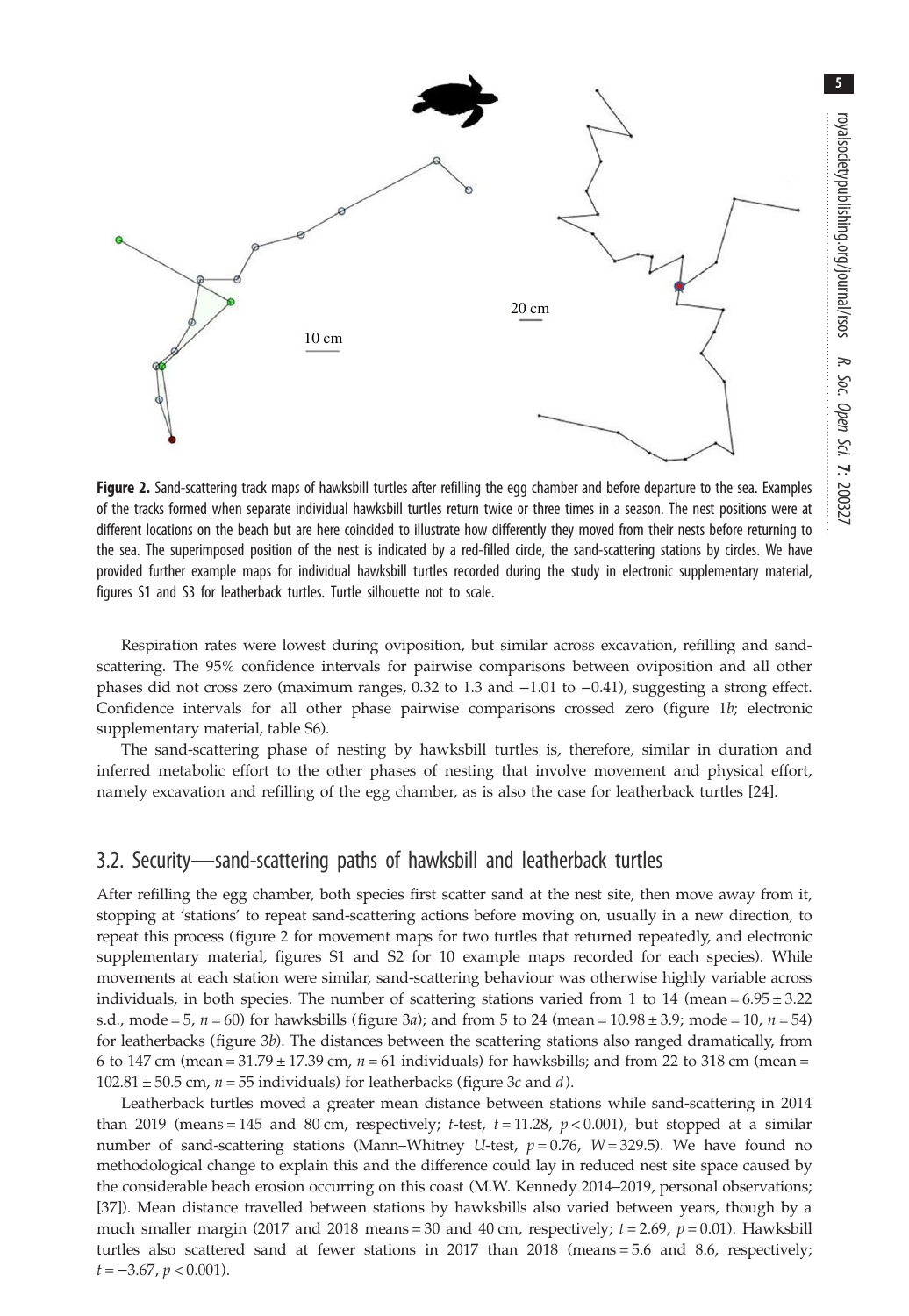<span id="page-5-0"></span>

**Figure 3.** Parameters of the sand-scattering phases of hawksbill and leatherback sea turtles. Hawksbills—(a), (c), (e) and (g); leatherbacks—(b),  $(d)$ ,  $(f)$  and  $(h)$ .  $(a)$  and  $(b)$ , number of sand-scattering stations with normal/Gaussian curve fits; (c) and (d), distances between stations with lognormal curve fits; (e) and (f), the relationship between the cumulative distance between stations and final displacement distance between nest site and point of departure to the sea for each turtle, linear regression line fitted as quidance; and  $(q)$  and  $(h)$ , overall population distributions of angles turned from one station to another.

For hawksbills, there was a strong correlation between summed distances between scattering stations and distance between the nest and the final departure point  $(r<sub>s</sub> = 0.77, n = 61, p < 0.0001$ ; figure 3e), indicative of movement progressively away from the nest. For leatherbacks, this correlation was substantially weaker ( $r_s = 0.33$ ,  $n = 50$ ,  $p = 0.02$ ; figure 3f).

In both species the angles of turn between scattering stations varied from no change in bearing to an almost complete reversal. There was no population level preference in the direction of turn (hawksbills,  $t_{59} = -0.44$ ,  $p = 0.67$  or leatherbacks,  $t_{53} = -0.58$ ,  $p = 0.566$ ; figure 3g and h). However, leatherbacks showed a population level preference for turning a greater extent to the left that was not evident for hawksbill turtles ( $t_{53} = -2.86$ ,  $p = 0.006$  and  $t_{59} = -0.76$ ,  $p = 0.45$ , respectively; figure 3g and h). Changes in direction between sand-scattering stations ranged remarkably among individuals (electronic supplementary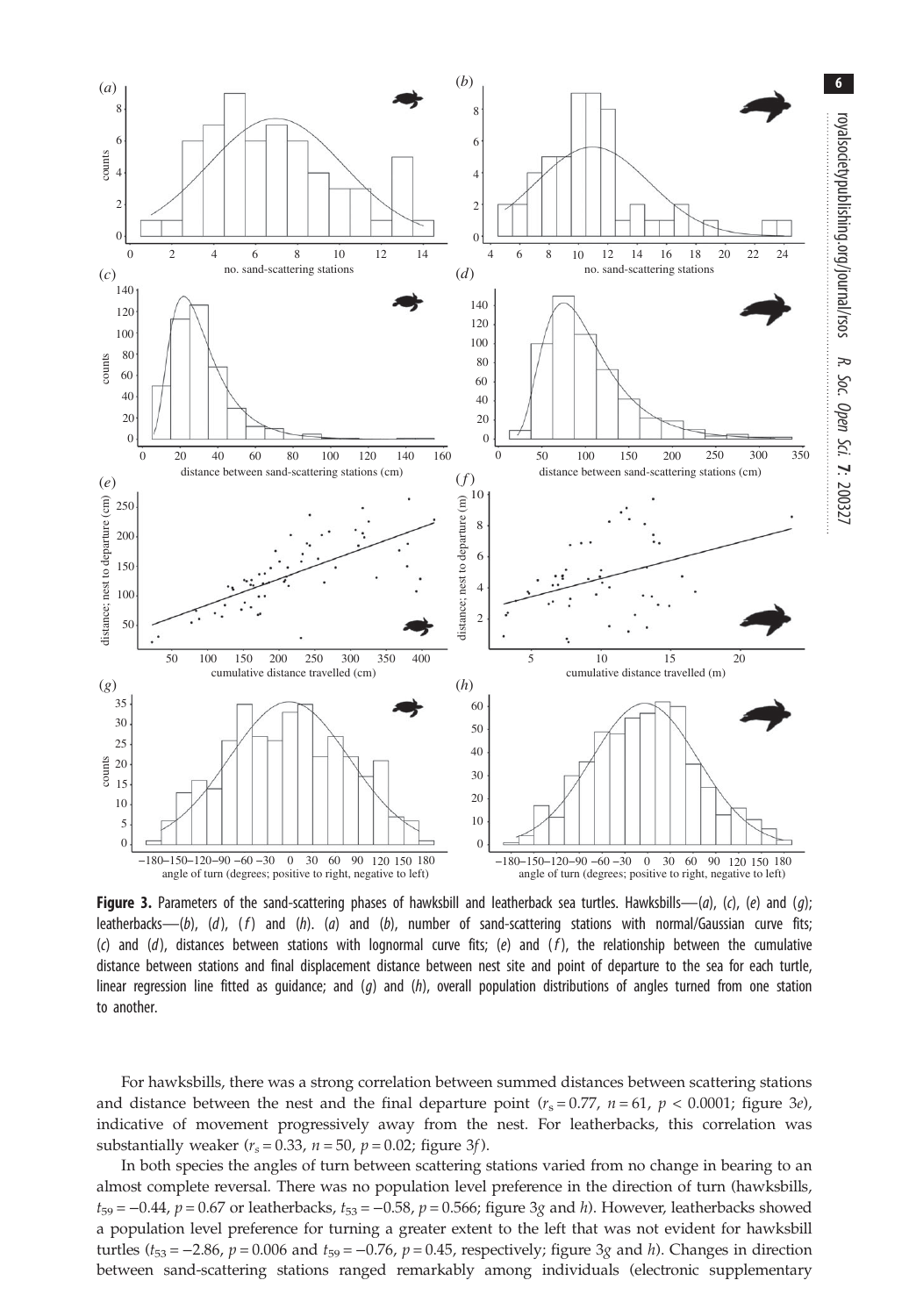material, figures S1 and S3), and this also applied for two individual hawksbills that we observed nesting twice or three times in the same season [\(figure 2\)](#page-4-0).

### 3.3. Consistency and diversity of activity at sand-scattering stations and movements between leatherbacks

Leatherback turtle activity (flipper actions) at sand-scattering stations did not change overall as the sandscattering phase progressed (station number;  $z_{318} = -0.111$ ,  $p = 0.912$ ,  $n = 30$  individuals). However, leatherback turtles that scattered sand at a greater number of sand-scattering stations were found to be less active at each station and consistently so (total number of stations;  $z_{318} = -6.034$ ,  $p < 0.0001$ ; [figure 4\)](#page-7-0). We found no interaction between sand-scattering station and the total number of sandscattering stations  $(z_{318} = 0.737, p = 0.461)$ .

## 4. Discussion

Hawksbill and leatherback turtles invest substantial temporal and inferred metabolic effort into sandscattering behaviour after refilling the egg chamber ([figure 1](#page-3-0); [[24\]](#page-9-0)). We found that the paths that both species travel during this phase were not localized to the vicinity of the nest site, but instead became progressively displaced from it. While movements during the previous nesting phases are consistent and predictable, movements of both species during the sand-scattering phase were not. Both species engage in sand-scattering flipper actions, initially above the nest cavity immediately after refilling, and then at stations increasingly offset from it. However, here the consistency between individuals of a species ends; the number of scattering stations, distances between them, displacement between nest and point of departure, and the angles of turn at each scattering station were highly diverse ([figure 3](#page-5-0)). Furthermore, no two turtles showed similar movement patterns, which was even evident between separate nestings by individuals observed on more than one occasion ([figure 2,](#page-4-0) and electronic supplementary material, figures S1 and S3). The earlier, highly behaviourally consistent phases (excavation, oviposition, refilling of the egg chamber) probably function to optimize incubation conditions for eggs, protection from the elements, and emergence of hatchlings through overlaying layers of sand [[1](#page-8-0),[4](#page-8-0)–[8\]](#page-8-0). However, what might be the function of a prolonged, highly variable, seemingly disorganized, final part of nesting that involves considerable time, metabolic investment and extended exposure to predation and other risks?

Two main hypotheses on the primary function of sand-scattering behaviour have been suggested within the peer-reviewed literature. First, to camouflage or disguise the nest site position, and, second, to (re-)establish the beach environment around the nest to optimize temperature and moisture conditions for egg development [\[1](#page-8-0)[,19](#page-9-0)]. Additionally, and more rarely, sand-scattering has been described as 'decoy' behaviour [\[20](#page-9-0)], in particular within the popular science literature [\[38](#page-9-0)]. However, despite the disparate views on its function, we are not aware of any studies that have explored these hypotheses in detail or quantitatively (excepting our own [[24\]](#page-9-0)). The camouflage or disguise hypothesis has intuitive appeal, but, given that the outcome of station-to-station sand-scattering is a greater area of disturbance [[24\]](#page-9-0), then this would make the vicinity of a nest site more, not less, obvious. Furthermore, some predators are indeed able to identify the position of nesting areas [\[39](#page-9-0)–[41\]](#page-9-0). With regard to the second hypothesis, our observations of prolonged sand-scattering at positions progressively displaced from the nest site are not consistent with a primary function of creating optimal beach sand conditions for incubation proximal to a nest. Although the scattering activity immediately over the nest following completion of refilling the egg chamber might serve this function.

The sand-scattering behaviour we quantified is likely to disperse and de-localize indicators of a nest's position and recent presence of a nesting turtle, such as disturbed sand topography, texture and olfactory cues [[39](#page-9-0),[40\]](#page-9-0). Furthermore, the very heterogeneity and unpredictability of this behaviour may operate to prevent predators from discerning a pattern of disturbance in the sand and olfactory cues to locate a nest [\[9,39](#page-9-0)]. For instance, were a female to scatter sand only in the immediate area around the nest, then a predator may detect a focus by sensing a gradient in such cues towards a central nest location.

It, therefore, seems more likely that the primary function of this behaviour, in leatherback and hawksbill turtles at least, is to leave behind a series of nest-like decoy disturbances in the sand. These decoys, while making the general nesting area more obvious, may confuse predators as to the exact position of a nest and increase the search and excavation effort required to find it. Increased search and excavation costs have been shown to alter nest predator foraging behaviour and predation risk [\[39](#page-9-0),[42](#page-9-0),[43\]](#page-9-0). This behaviour would be most effective against nest raiders that primarily detect nests from the tactile, visual and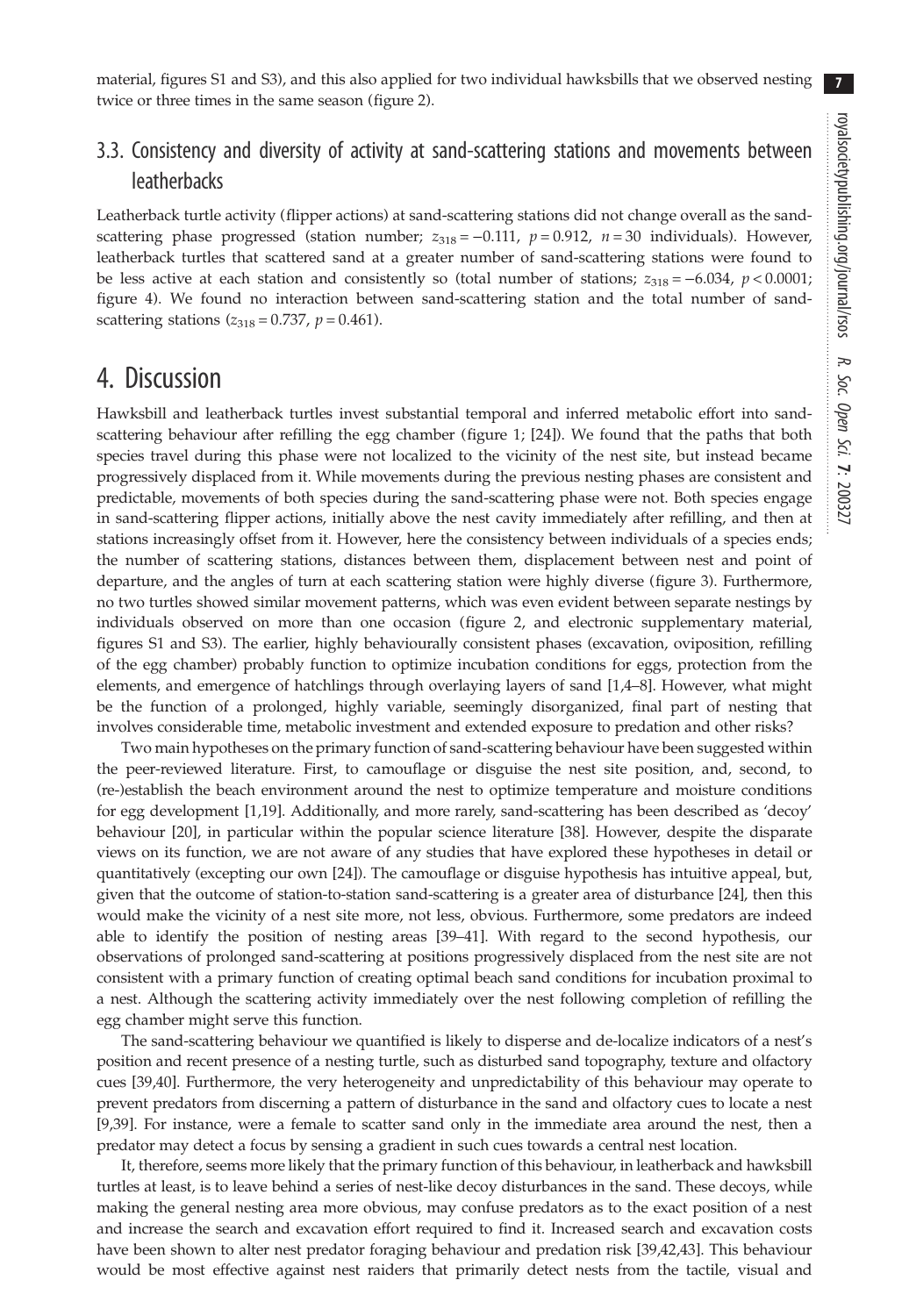<span id="page-7-0"></span>

Figure 4. Flipper action activities of leatherback turtles during the sand-scattering phase of nesting that immediately follows the refilling of the egg chamber. Each line represents an individual turtle, with each point representing total flipper actions at a sandscattering station (numbered sequentially as phase progressed, with '1' being immediately above the egg chamber). Panel (a) shows all sampled turtles, while smaller panels show turtles grouped by the total number of stations at which they scattered sand as follows: (b),  $\leq$ 7; (c), 8–12; (d), 12–15; and (e), greater than 15 stations. Total flipper actions are the summed total of front and rear flipper actions at a station (see Material and methods for full description).

chemosensory cues present around nests soon after laying [[39\]](#page-9-0). For example, it may function better against predation by Asian mongooses (Herpestes javanicus), which predate most hawksbill nests soon after laying [\[9\]](#page-9-0), than ghost crabs, which predate most loggerhead turtle (Caretta caretta) nests when eggs are hatching [[44](#page-9-0)].

All the leatherback and hawksbill turtles that we observed carried out sand-scattering offset from the nest site, with heterogeneity in actions a consistent feature for both species. However, there are also some notable differences between them. Temporal investment in sand-scattering behaviour, relative to excavation and oviposition, was greater by leatherbacks [\[24](#page-9-0)] than hawksbills ([figure 1](#page-3-0)a). Furthermore, leatherback paths while sand-scattering were more circuitous than taken by hawksbills, and there tended to be greater distances between their sand-scattering stations (figure  $3e$  and  $f$ ; electronic supplementary material, figures S1 and S3). The preference of hawksbills for nesting and sand-scattering close to or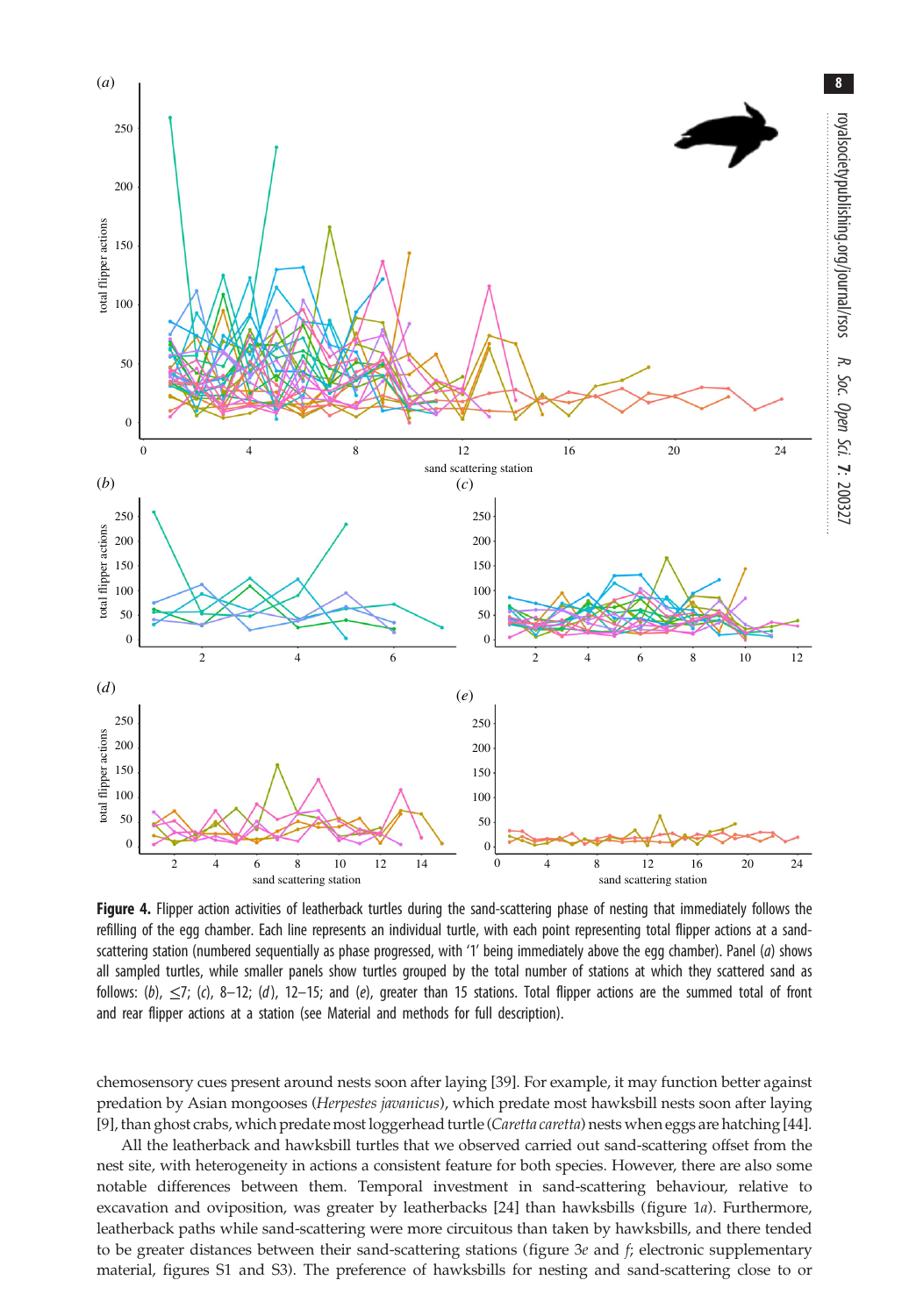<span id="page-8-0"></span>within vegetation [8[,45,46](#page-9-0)], as opposed to the open beach preferred by leatherbacks [[47\]](#page-9-0), may explain some of this variation, as might differences in body size relative to available beach area.

If the actions at sand-scattering stations are to create a series of effective decoy nests, we would predict that the quality of such decoys should not change between the nest and return to the sea or else a predator might detect a gradient towards the nest. It might also be expected that activity at scattering stations might decay as the females tire, but we found no evidence of this for leatherback turtles. There was heterogeneity in the time spent and the number of flipper movements at each station, but there were no signs of overall decay in effort by individuals [\(figure 4](#page-7-0)). Also, if the number of fore and hind flipper movements at each station are an indicator of the quality of work, then we found no significant change as this final phase of nesting progressed either. Not only is this consistent with the decoy trail hypothesis, but also indicates the importance of investing in a prolonged final phase of nesting to the turtles' reproductive success.

## 5. Conclusion

Our findings question conventional wisdom about the final phase of nesting by sea turtles, and what it is for. Not every behaviour has a selective advantage, so whether one is attributable to the behaviour we describe remains conjectural. There is no clear route by which to experimentally investigate a reproductive advantage to this presumed decoy behaviour because it would involve, for example, comparing egg predation rates between nests with sand-scattering and those in which it is artificially prevented, using species for which there is increasing conservation concern (as for all marine turtles) [\[48](#page-9-0)]. However, it may be feasible to compare predation rates between nests for which there were different extents or movement patterns during sand-scattering.

Before returning to the sea, two phylogenetically and ecologically distant species of sea turtle engage in a prolonged, complex, highly diversified sand-scattering behaviour at positions away from the nest. This represents a considerable investment in time and effort while prolonging exposure of the females to risk. Our findings indicate that this behaviour cannot be described simply as disguising or camouflaging their nests and it is likewise unlikely that its primary function is the creation of beach conditions optimal for development of the eggs proximal to the nest site. They engage in what could better be described as decoy or distraction behaviours that may apply to all species of sea turtle.

Ethics. All procedures and permissions to be on protected beaches and work on leatherback and hawksbill turtles were approved by the Wildlife Section of the Forestry Division of the Government of Trinidad and Tobago.

Data accessibility. All the data used for graphing and statistical analyses are provided in electronic supplementary information excel files entitled 'Hawksbill nesting data decoy Burns et al.' and 'Leatherback nesting data decoy Burns et al.'.

Authors' contributions. Study design: M.W.K. and T.J.B. Fieldwork: T.J.B., R.R.T., R.A.M., J.R., E.M., H.D. and M.W.K. Data analysis and processing: T.J.B. and M.W.K. T.J.B and M.W.K. wrote the paper and all authors approved the final version.

Competing interests. The authors declare that they have no competing interests.

Funding. The Carnegie Trust for the Universities of Scotland, The Percy Sladen Trust.

Acknowledgements. We thank the Wildlife Section of the Trinidad and Tobago Government for access to nesting beaches, and the beach patrolling teams in Fishing Pond in Trinidad, and North East Sea Turtles, Tobago, for their field support and assistance. We are particularly grateful to Sookraj Persad in Trinidad, and Devon Eastman and Andel Mackenzie in Tobago, for helping us in the field and for passing on their considerable experience on turtle nesting. We also thank members of the separate Glasgow University expeditions to Trinidad and Tobago from 2014 to 2019 for assistance in the field.

## References

- 1. Miller JD. 1997 Reproduction in sea turtles. In The biology of sea turtles, vol. 1 (eds PL Lutz, JA Musick), pp. 51–81. Boca Raton, FL: CRC Press.
- 2. Carr A, Hirth H, Ogern L. 1966 The ecology and migrations of sea turtles. 6. The hawksbill turtle in the Caribbean Sea. Am. Mus. Novit. 2248, 1-29.
- 3. Carr A, Ogren L. 1959 The ecology and migrations of sea turtles. 3. Dermochelys in Costa Rica. Am. Mus. Novit. 1958, 1–29.
- 4. Eckert KL. 1987 Environmental unpredictability and leatherback sea-turtle (Dermochelys

coriacea) nest loss. Herpetologica 43, 315–323.

- 5. Ackerman RA. 1997 The nest environment and the embryonic development of sea turtles. In The biology of sea turtles, vol. 1 (eds PL Lutz, JA Musick), pp. 83–106. Boca Raton, FL: CRC Press.
- 6. Marco A, Abella E, Martins S, Lopez O, Patino-Martinez J. 2018 Female nesting behaviour affects hatchling survival and sex ratio in the loggerhead sea turtle: implications for conservation programmes. Ethol. Ecol. Evol. 30,

141–155. ([doi:10.1080/03949370.2017.](http://dx.doi.org/10.1080/03949370.2017.1330291) [1330291](http://dx.doi.org/10.1080/03949370.2017.1330291))

- 7. Booth DT. 2017 Influence of incubation temperature on sea turtle hatchling quality. Integr. Zool. 12, 352–360. ([doi:10.1111/1749-](http://dx.doi.org/10.1111/1749-4877.12255) [4877.12255](http://dx.doi.org/10.1111/1749-4877.12255))
- 8. Horrocks JA, Scott NM. 1991 Nest site location and nest success in the hawksbill turtle Eretmochelys imbricata in Barbados, West Indies. Mar. Ecol. Prog. Ser. 69, 1–8. [\(doi:10.3354/](http://dx.doi.org/10.3354/meps069001) [meps069001\)](http://dx.doi.org/10.3354/meps069001)